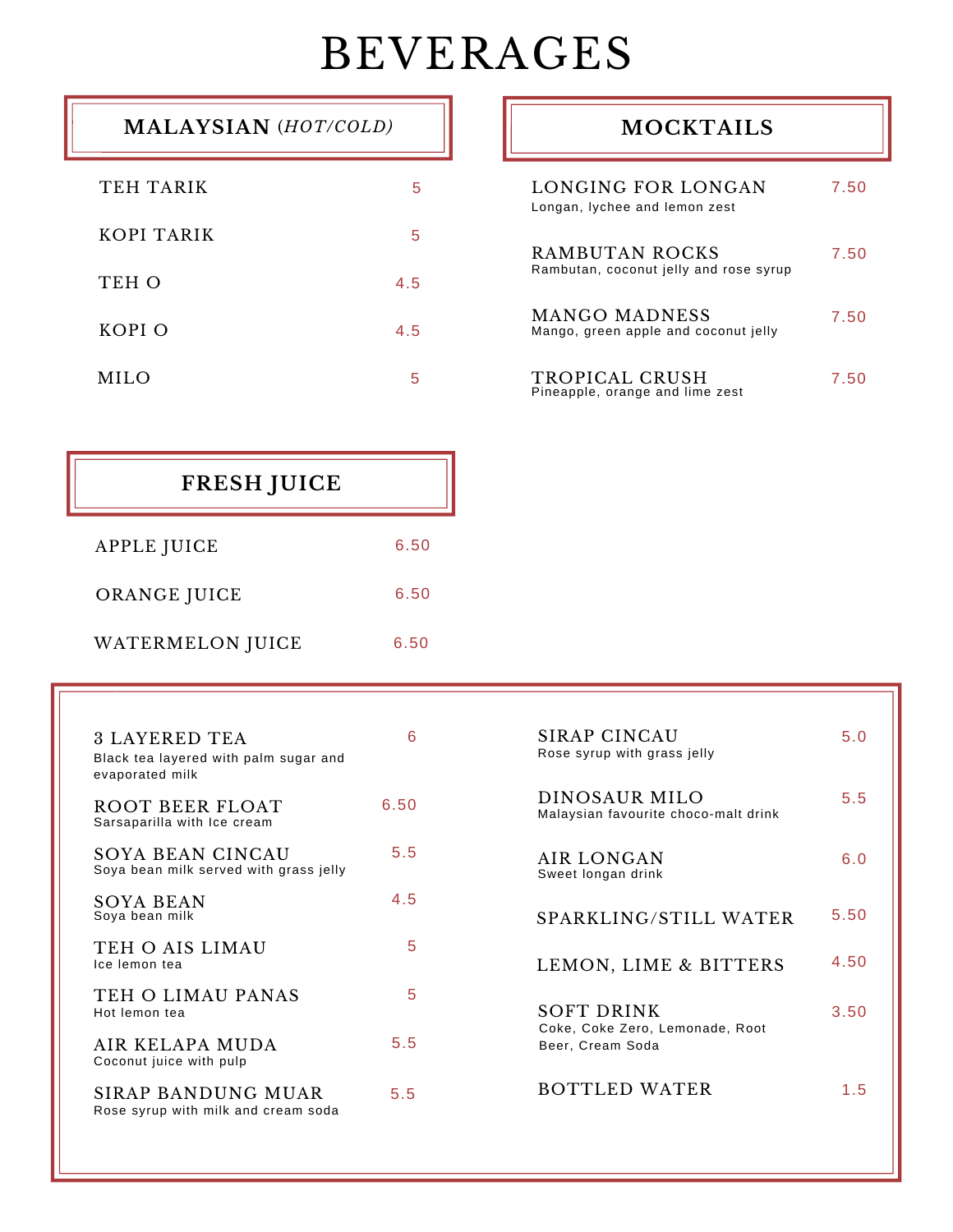| <b>SIDES</b><br>SAMOSA <sup>2</sup><br>Curry potato wrapped in popia skin. (5 pieces)<br>10.5<br>12<br>SPRING ROLLS<br>Vegetables wrapped in popia skin. (4 pieces)<br>11.5 |    |                                                                                         |    |
|-----------------------------------------------------------------------------------------------------------------------------------------------------------------------------|----|-----------------------------------------------------------------------------------------|----|
| SATAY $\mathbb{C}$ $\mathbb{C}$<br>Chicken or beef skewers served with nasi<br>impit (compressed rice), cucumber, onions<br>and homemade peanut sauce.                      |    |                                                                                         |    |
| Chicken (4 sticks)                                                                                                                                                          |    |                                                                                         |    |
| Beef (4 sticks)                                                                                                                                                             |    |                                                                                         |    |
| Mixed (2 chicken, 2 beef)                                                                                                                                                   |    |                                                                                         |    |
| SATAY MIXED JUMBO<br>5 chicken & 5 beef skewers served with nasi<br>impit (compressed rice), cucumber, onions and<br>homemade peanut sauce. (Total 10 sticks)               | 29 | TAUHU SUMBAT<br>Fresh crispy vegetables stuffed in golden<br>deep fried tofu.(4 pieces) | 10 |

### **MAINS MALAYSIAN**

| MEE REBUS JOHOR<br>Yellow noodles served with thick spicy based<br>sweet potato gravy, garnished with beef<br>slices, hard-boiled egg, bean sprout,<br>cucumber, fried tofu, fried shallots and green<br>chilli. | 18             | <b>CREAMY BUTTER CHICKEN</b><br>Deep fried chicken cooked with special<br>creamy butter sauce, curry leaves and a pinch<br>of chilli; served with steamed jasmine rice,<br>clear chicken soup, sambal belacan and<br>pappadums. | 17.5 |
|------------------------------------------------------------------------------------------------------------------------------------------------------------------------------------------------------------------|----------------|---------------------------------------------------------------------------------------------------------------------------------------------------------------------------------------------------------------------------------|------|
| NASI LEMAK MYRASA<br>Fragrant coconut rice served with house<br>special sambal, fried anchovies, peanut,<br>slices of cucumber and boiled egg.<br>Add on:                                                        | 10             | IKAN 3 RASA<br>Deep fried barramundi cooked in sweet, sour<br>& spicy sauce; served with jasmine rice, clear<br>chicken soup, sambal belacan, fresh salad &<br>prawn crackers.                                                  | 27   |
| Beef Rendang (4)                                                                                                                                                                                                 | 9              |                                                                                                                                                                                                                                 |      |
| Slow cooked beef in coconut milk                                                                                                                                                                                 |                | <b>FROM THE WOK</b>                                                                                                                                                                                                             |      |
| Sambal Sotong (4)<br>Squid cooked in special sambal                                                                                                                                                              | 8              |                                                                                                                                                                                                                                 |      |
| Sambal Udang (<br>Prawn cooked in special sambal                                                                                                                                                                 | 8              | NASI GORENG KAMPUNG<br>Malaysian fried rice cooked with anchovies,                                                                                                                                                              |      |
| Ayam Goreng Berempah<br>Marinated Fried Chicken                                                                                                                                                                  | $\overline{7}$ | vegetables and homemade sambal.                                                                                                                                                                                                 |      |
| MEE ROJAK<br>Yellow noodles, fried tofu, fritters, bean<br>sprout, cucumber and boiled egg served with                                                                                                           | 17             | MEE GORENG<br>Stir fried yellow noodles cooked with<br>vegetables and homemade sambal.                                                                                                                                          |      |
| special home made peanut sauce.                                                                                                                                                                                  |                | Choose option:                                                                                                                                                                                                                  |      |
|                                                                                                                                                                                                                  |                | Vegetarian (no egg and anchovies)                                                                                                                                                                                               | 13.5 |
| NASI AYAM MYRASA                                                                                                                                                                                                 | 17.5           | Chicken                                                                                                                                                                                                                         | 16   |
|                                                                                                                                                                                                                  |                |                                                                                                                                                                                                                                 |      |

27

## PUNG  $\circledast$ ith anchovies, mbal. ed with mbal.  $WOK$

| Vegetarian (no egg and anchovies) | 13.5 |
|-----------------------------------|------|
| Chicken                           | 16   |
| Seafood (prawn, squid & fishcake) | 17.5 |

Fragrant flavoured rice cooked in chicken broth served with roasted chicken, garlic chilli sauce, soy sauce, clear chicken soup and fresh salad.